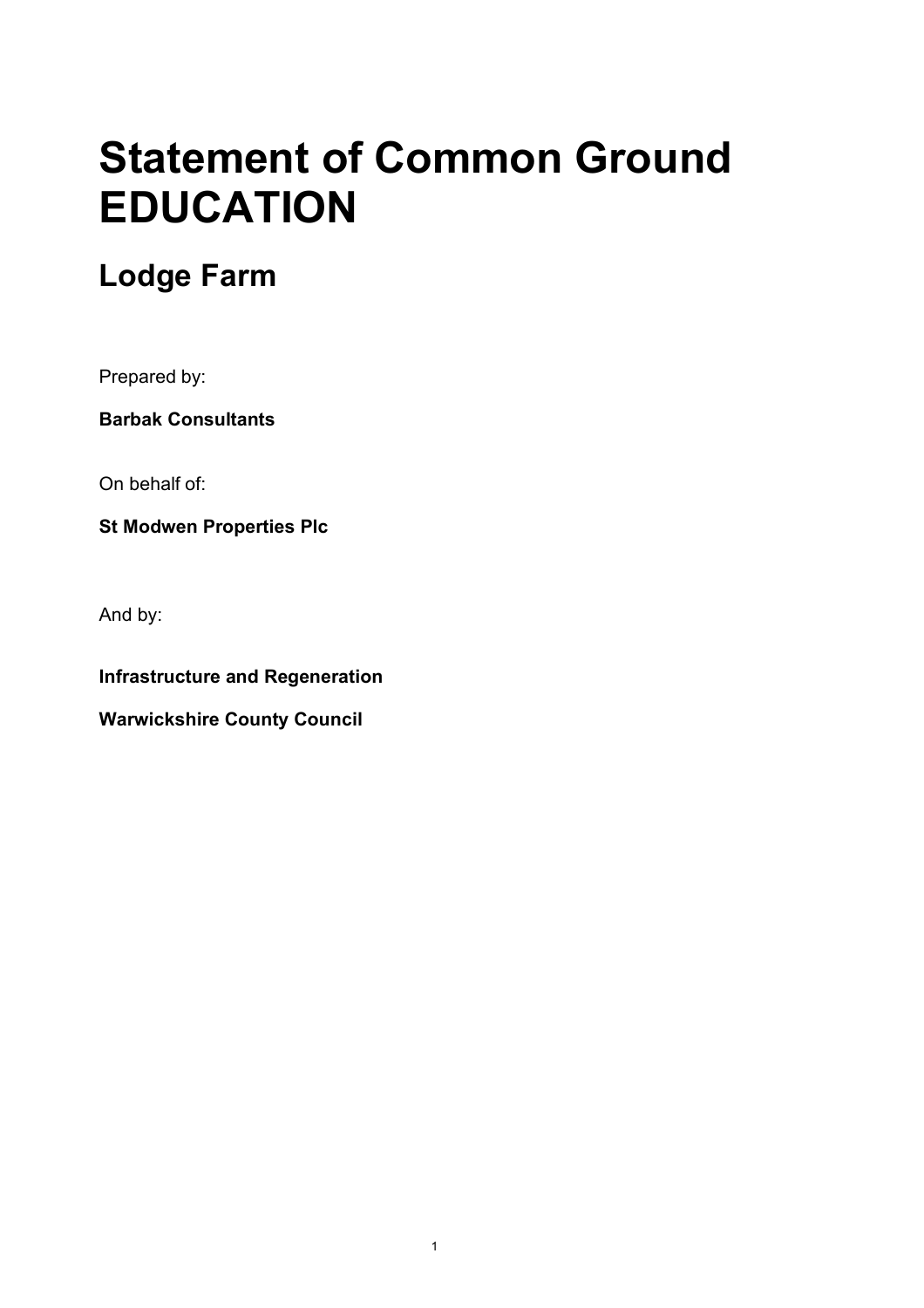# **CONTENTS**

| <b>PARAGRAPH</b> | <b>TOPIC</b>                               | <b>PAGE</b> |
|------------------|--------------------------------------------|-------------|
|                  | Introduction                               | 4           |
| $\overline{2}$   | Background                                 | 4           |
| 3                | <b>Community Infrastructure Concept</b>    | 5           |
| 4                | <b>Community Infrastructure Provision</b>  | 6           |
| 5                | Matters Agreed Between The Parties         |             |
| 6                | Matters Not Yet Agreed Between The Parties | 8           |
|                  |                                            |             |

| <b>APPENDIX</b> | TOPIC | <b>PAGE</b> |
|-----------------|-------|-------------|
|                 |       |             |
|                 |       |             |
|                 |       |             |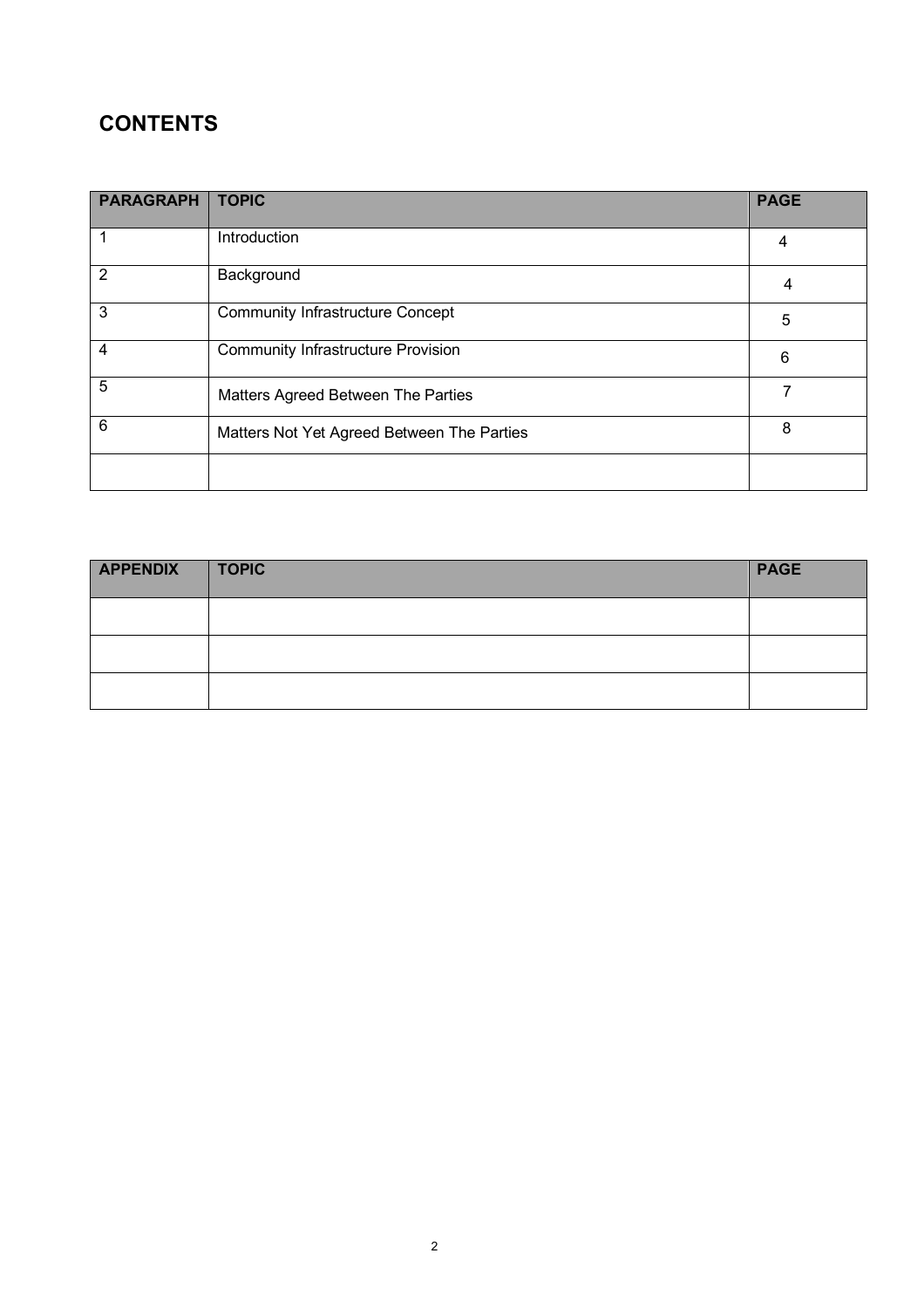**THIS STATEMENT OF COMMON GROUND HAS BEEN AGREED BY:**

## **WARWICKSHIRE COUNTY COUNCIL**

duot Nave.

**Signed**

**Name**…… Janet Neale ………………………

Dated……21<sup>st</sup> January 2018 ……………………

### **ST MODWEN PROPERTIES PLC**

**Signed**



**Name**……Barbak Yamini ………………

Dated……21<sup>st</sup> January 2018 …………………………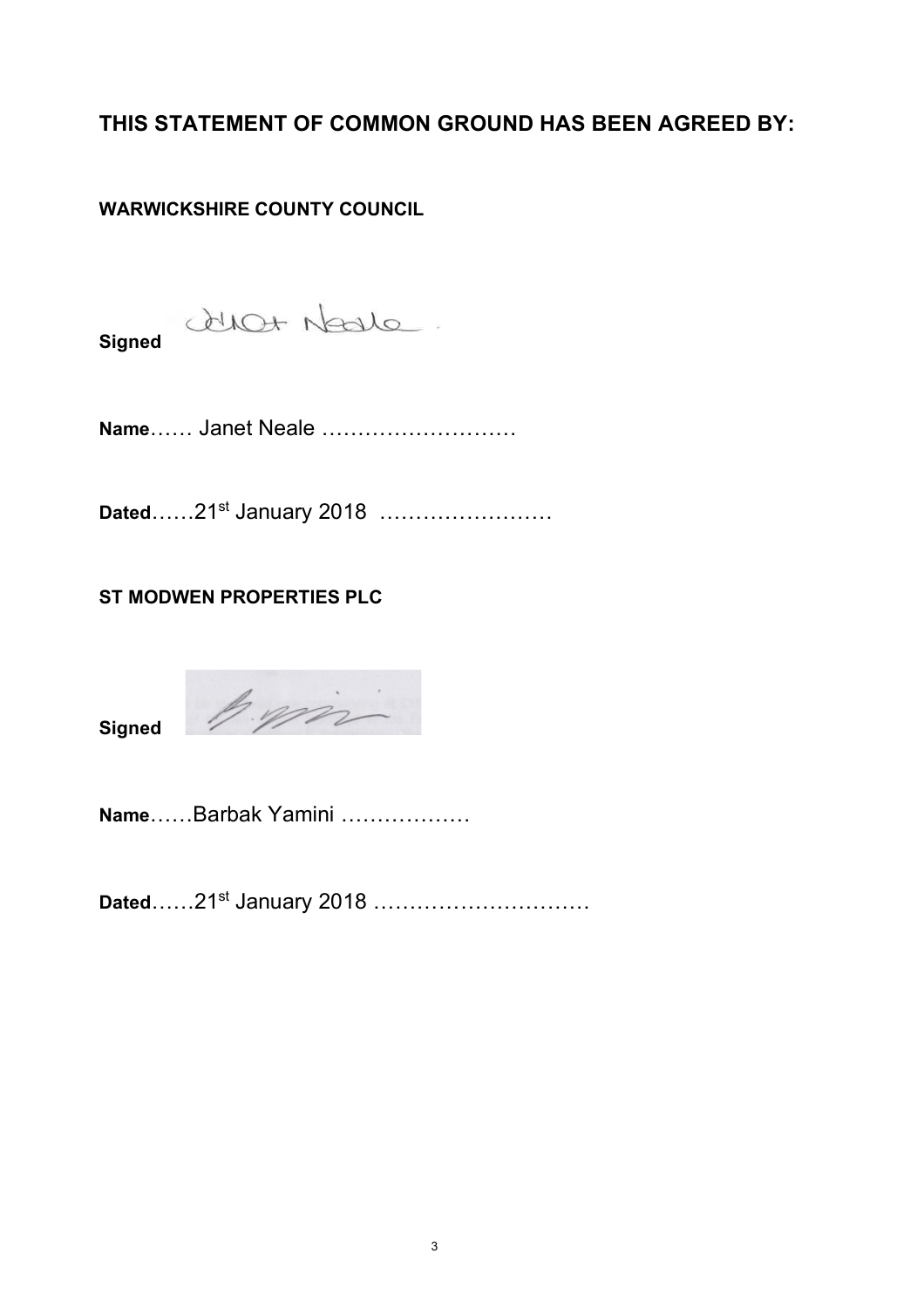#### 1. **INTRODUCTION**

- 1.1 This Statement of Common Ground ("**SoCG**") has been prepared by Barbak Consultants on behalf of St Modwen Plc ("**Promoter**") in relation to a site known as Lodge Farm, near Onley.
- 1.2 This SoCG supports the vision and delivery document submitted by the Promoter of the Lodge Farm ("**LF")** in the Rugby Borough Council emerging Local Plan Policy DS10**.** References to "the **Parties**" in this SoCG means the Promoter and the County Council ("**WCC**") .
- 1.3 This SoCG sets out a written statement of factual information about the Proposal, which is not disputed by the County Council.

#### 2. **BACKGROUND**

- 2.1 The Proposal is for up to 1500 dwellings on a new development on land at Lodge Farm, near Onley in the administrative area of Rugby Borough Council.
- 2.2 For the purposes of pre-school and school provision the Proposal provides for an additional 1500 dwellings.
- 2.3 As an early response, the County Council identified that was no local schools' infrastructure and requested provision of two to three forms of entry of primary school with early years facilities and contributions towards, Secondary Education, Sixth Form Education, Primary Special Needs Education and Secondary Special Needs Education. It sought a site for a primary school. The response advised insufficient surplus secondary school and sixth form capacity and thus a contribution to provide additional places was necessary. Finally, the response advised that there was no surplus capacity at any of the Special Schools in the County and a development of 1500 homes was likely to yield a demand for 35 SEN places. A contribution was sought.
- 2.4 Significant work with the County Council's Education colleagues clarified in more detail how school pupil numbers are likely to build up against the planned trajectory of dwelling delivery. It became clear that the peak number of pupils would not exceed two forms of entry and a two form entry primary school with early years provision was the appropriate mitigation, though capacity to expand to meet other local need is allowed for. Secondary school provision would be made at the new secondary school proposed for the larger development at Rugby South West. (Table 1)

| Year<br>2023 | ٥<br>5 |    | 2  |    |                                        |    |    |    |    |    |    |    |    |    |    |    |    |    |     |         |    |             |
|--------------|--------|----|----|----|----------------------------------------|----|----|----|----|----|----|----|----|----|----|----|----|----|-----|---------|----|-------------|
|              |        |    |    |    | Age of Children<br><b>Total pupils</b> |    |    |    |    |    |    |    |    |    |    |    |    |    |     |         |    |             |
|              |        |    |    |    | л                                      | 5  | 6  |    | 8  | 9  | 10 | 11 | 12 | 13 | 14 | 15 | 16 | 17 | Pri | Sec 16+ |    | Completions |
|              |        |    |    |    |                                        |    |    |    |    |    |    |    |    |    |    |    |    |    | 8   | 5       |    | 24          |
| 2024         |        | 5  | 5  | 5  |                                        | 5  |    | 5  | 5  | 5  | 5  | 5  | 5  | 5  | 5  | 5  | 3  | 2  | 35  | 23      |    | 101         |
| 2025         | 8      | 9  | 9  | g  | q                                      | 9  | g  | 9  | 9  | 9  | g  | а  | 8  | 8  | я  | 8  |    |    | 61  | 40      | 5  | 178         |
| 2026         | 12     | 12 | 12 | 12 | 12                                     | 12 | 12 | 12 | 12 | 12 | 12 | 11 | 11 | 12 | 12 | 12 | 10 | 8  | 87  | 58      |    | 254         |
| 2027         | 14     | 15 | 16 | 16 | 16                                     | 16 | 16 | 16 | 16 | 16 | 16 | 15 | 15 | 15 | 15 | 15 | 14 | 12 | 114 | 75      | 11 | 331         |
| 2028         | 17     | 18 | 19 | 20 | 20                                     | 20 | 20 | 20 | 20 | 20 | 20 | 18 | 18 | 18 | 19 | 19 | 18 | 16 | 140 | 92      | 14 | 408         |
| 2029         | 20     | 21 | 22 | 23 | 23                                     | 24 | 24 | 24 | 24 | 24 | 24 | 22 | 22 | 22 | 22 | 22 | 22 | 20 | 166 | 109     | 18 | 485         |
| 2030         | 22     | 23 | 25 | 26 | 27                                     | 27 | 27 | 28 | 28 | 28 | 28 | 25 | 25 | 25 | 25 | 25 | 25 | 23 | 191 | 126     | 21 | 562         |
| 2031         | 24     | 26 | 27 | 28 | 30                                     | 30 | 31 | 31 | 31 | 31 | 31 | 28 | 28 | 29 | 29 | 29 | 29 | 27 | 216 | 143     | 24 | 638         |
| 2032         | 26     | 28 | 29 | 31 | 32                                     | 33 | 34 | 35 | 35 | 35 | 35 | 32 | 32 | 32 | 32 | 32 | 33 | 31 | 239 | 160     | 27 | 715         |
| 2033         | 28     | 30 | 32 | 33 | 35                                     | 36 | 37 | 38 | 38 | 39 | 39 | 35 | 35 | 35 | 36 | 36 | 36 | 34 | 262 | 177     | 30 | 792         |
| 2034         | 30     | 32 | 34 | 35 | 37                                     | 39 | 40 | 41 | 42 | 42 | 42 | 39 | 39 | 39 | 39 | 39 | 40 | 38 | 282 | 194     | 33 | 869         |
| 2035         | 32     | 34 | 36 | 37 | 39                                     | 41 | 42 | 44 | 45 | 45 | 46 | 42 | 42 | 42 | 42 | 42 | 43 | 41 | 302 | 211     | 36 | 946         |
| 2036         | 38     | 40 | 42 | 43 | 45                                     | 47 | 48 | 50 | 51 | 52 | 53 | 49 | 49 | 49 | 49 | 49 | 49 | 47 | 346 | 245     | 41 | 1022        |
| 2037         | 40     | 42 | 44 | 45 | 47                                     | 49 | 50 | 52 | 54 | 55 | 56 | 51 | 52 | 52 | 53 | 53 | 55 | 50 | 362 | 261     | 45 | 1099        |
| 2038         | 42     | 44 | 46 | 47 | 49                                     | 51 | 52 | 54 | 56 | 57 | 59 | 54 | 55 | 56 | 56 | 56 | 58 | 56 | 378 | 276     | 49 | 1176        |
| 2039         | 44     | 46 | 48 | 49 | 51                                     | 53 | 55 | 56 | 58 | 60 | 61 | 56 | 58 | 58 | 59 | 59 | 62 | 60 | 393 | 291     | 52 | 1253        |
| 2040         | 46     | 47 | 49 | 51 | 53                                     | 55 | 57 | 58 | 60 | 62 | 63 | 59 | 60 | 61 | 62 | 63 | 65 | 63 | 408 | 304     | 55 | 1330        |
| 2041         | 45     | 47 | 49 | 51 | 53                                     | 55 | 57 | 58 | 60 | 62 | 63 | 59 | 60 | 62 | 63 | 63 | 68 | 66 | 407 | 306     | 57 | 1406        |
| 2042         | 43     | 45 | 47 | 49 | 51                                     | 53 | 55 | 57 | 58 | 60 | 62 | 57 | 59 | 60 | 62 | 63 | 68 | 68 | 395 | 300     | 58 | 1440        |
| 2043         | 42     | 43 | 45 | 47 | 49                                     | 51 | 53 | 55 | 57 | 58 | 60 | 56 | 57 | 59 | 60 | 62 | 67 | 68 | 383 | 293     | 58 | 1440        |

**1. In Monday of Children boys and of John and Long** 

*Table 1: The application of the RBC area pupil yields by year of age for each year of development*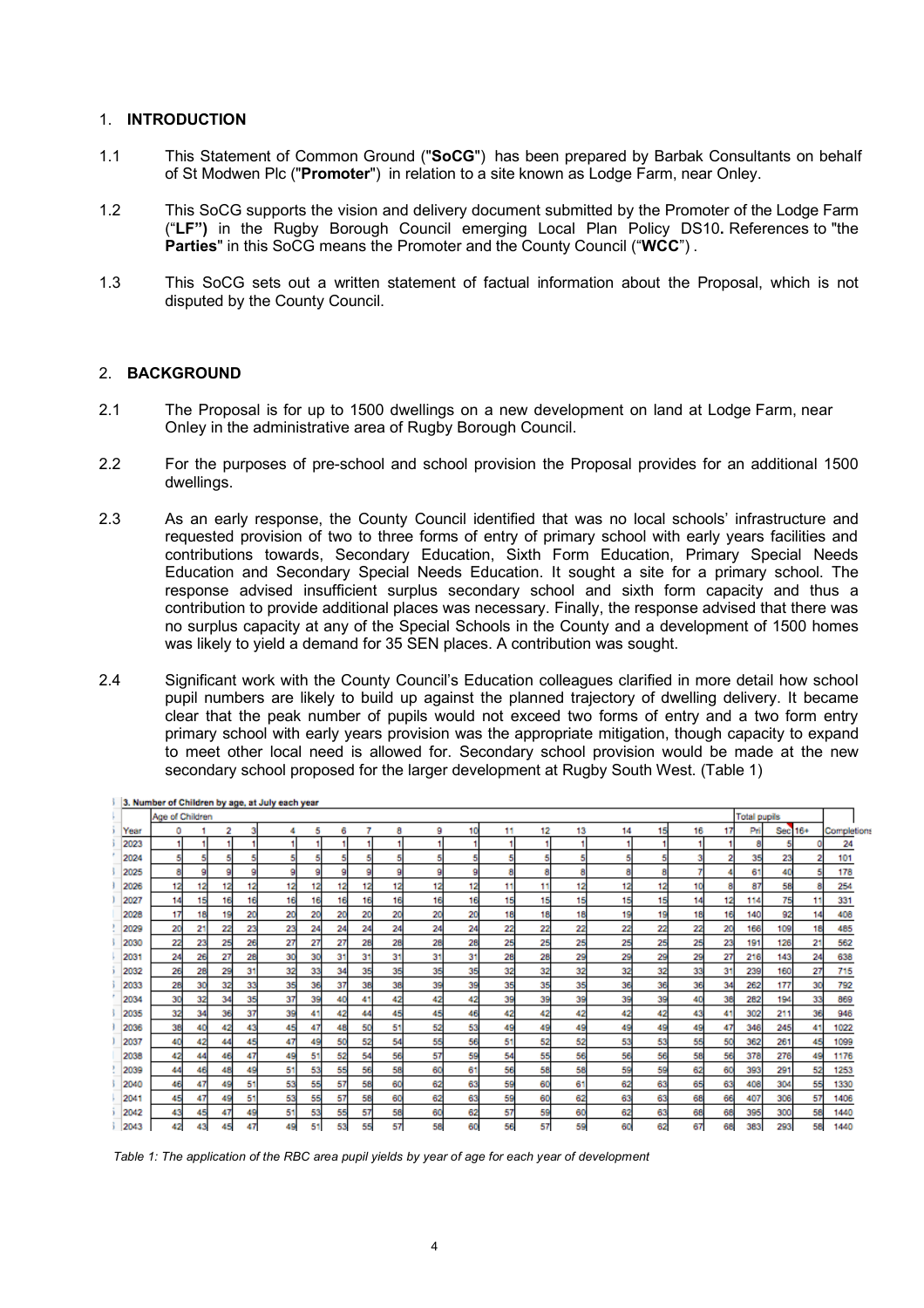#### 3 **COMMUNITY INFRASTRUCTURE CONCEPT**

- 3.1 Amongst other things, Policy DS10 makes provision for the Primary School.
- 3.2 The draft Local Plan envisages Lodge Farm delivering at a minimum (baseline) rate of 80 dwellings per annum from 2023 (25 in the first year) through to 2042. Table 2

| Year                    |      |      |      |      |                   | 2023 2024 2025 2026 2027 2028 2029 2030 2031 2032 2033 2034 2035 2036 2037 2038 2039 2040 2041 2042 2043 |      |      |      |      |      |      |                                                                                                               |      |      |      |      |      |      |                                                             |      |  |
|-------------------------|------|------|------|------|-------------------|----------------------------------------------------------------------------------------------------------|------|------|------|------|------|------|---------------------------------------------------------------------------------------------------------------|------|------|------|------|------|------|-------------------------------------------------------------|------|--|
| <b>Delivery</b>         | 251  | 80   | 80   | 80   | 80                | 80                                                                                                       | 80   | 80   | 80   | 80   | 80   | 80   | 80                                                                                                            | 80   | 80   | 80   | 80   | 80   | 80   | 35                                                          |      |  |
| <b>Dwellings</b>        | 25   | 105  | 185  | 265  | 345               | 425                                                                                                      | 505  | 585  | 665  | 745  | 825  | 905  |                                                                                                               |      |      |      |      |      |      | 985   1065   1145   1225   1305   1385   1465   1500   1500 |      |  |
| <b>Population</b>       | 63   | 266  | 468  | 669  | 870               |                                                                                                          |      |      |      |      |      |      | 1071   1271   1470   1669   1868   2066   2264   2461   2657   2853   3049   3244   3439   3633   3723   3705 |      |      |      |      |      |      |                                                             |      |  |
| <b>Av Hsehold Sizel</b> | 2.53 | 2.53 | 2.53 | 2.53 | 2.52 <sub>1</sub> | 2.52 <sub>1</sub>                                                                                        | 2.52 | 2.51 | 2.51 | 2.51 | 2.50 | 2.50 | 2.50                                                                                                          | 2.50 | 2.49 | 2.49 | 2.49 | 2.48 | 2.48 | 2.48                                                        | 2.47 |  |
| $0 - 4$                 |      | 20   | 34   | 49   | 62                | 75                                                                                                       | 88   | 99   | 110  | 120  | 130  | 140  | 150                                                                                                           | 175  | 185  | 194  | 204  | 213  | 214  | 208                                                         | 202  |  |
| <b>Primary Phase</b>    |      | 35   | 61   | 87   | 114               | 140                                                                                                      | 166  | 192  | 217  | 241  | 264  | 286  | 307                                                                                                           | 353  | 372  | 390  | 408  | 425  | 428  | 418                                                         | 409  |  |
| <b>Secondary Phase</b>  |      | 23   | 40   | 58   | 75                | 92                                                                                                       | 109  | 126  | 143  | 160  | 177  | 194  | 211                                                                                                           | 245  | 261  | 277  | 292  | 306  | 310  | 305                                                         | 299  |  |
| <b>Sixth Form</b>       |      |      |      |      | 11                | 14                                                                                                       | 18   | 21   | 24   | 27   | 30   | 33   | 36                                                                                                            | 41   |      | 49   | 52   | 55   |      | 58                                                          | 58   |  |

*Table 2: Dwelling delivery: Average Household Size: Overall Population: Pre-school and School Age Numbers by Education Phase*

3.3 Population growth in the development is likely to be of the order of 200 persons per annum and sustainable community facilities will need to be in place early on but at a scale proportionate to the population. Table 3

|  |                           |      |      | Year  2023  2024  2025  2026  2027  2028  2029  2030  2031  2032  2033  2034  2035  2036  2037  2038  2039  2040  2041  2042  2043 |      |      |      |      |      |      |      |      |      |     |      |      |      |      |      |      |      |      |
|--|---------------------------|------|------|------------------------------------------------------------------------------------------------------------------------------------|------|------|------|------|------|------|------|------|------|-----|------|------|------|------|------|------|------|------|
|  | GР                        | 0.05 | 0.19 | 0.34                                                                                                                               | 0.49 | 0.64 | 0.73 | 0.93 | 1.07 | 1.22 | 1.36 | 1.51 | 1.65 | 1.8 | 1.94 | 2.08 | 2.23 | 2.37 | 2.51 | 2.65 | 2.72 | 2.72 |
|  | <b>GP Consulting Room</b> |      |      |                                                                                                                                    |      |      |      |      |      |      |      |      |      |     |      |      |      |      |      |      |      | з    |
|  | <b>Treatment Room</b>     |      |      |                                                                                                                                    |      |      |      |      |      |      |      |      |      |     |      |      |      |      |      |      |      |      |
|  |                           |      |      |                                                                                                                                    |      |      |      |      |      |      |      |      |      |     |      |      |      |      |      |      |      |      |
|  | <b>Primary School</b>     |      |      | Hall / Office etc                                                                                                                  |      |      |      |      |      |      |      |      |      |     |      |      |      |      |      |      |      |      |
|  | <b>Classrooms</b>         |      |      |                                                                                                                                    | B    |      | 4    |      |      |      | 8    | 10   | 10   | 12  | 12   | 14   | 14   | 14   | 14   | 14   | 14   | 14   |
|  |                           |      |      |                                                                                                                                    |      |      |      |      |      |      |      |      |      |     |      |      |      |      |      |      |      |      |
|  | <b>Nursery</b>            |      |      |                                                                                                                                    |      |      |      |      |      |      |      |      |      |     |      |      |      |      |      |      |      |      |
|  |                           |      |      | room                                                                                                                               |      |      |      |      | room |      |      |      |      |     |      | room |      |      |      |      |      |      |
|  |                           |      |      |                                                                                                                                    |      |      |      |      |      |      |      |      |      |     |      |      |      |      |      |      |      |      |

*Table 3: Health & Education: Physical Accommodation Needs by Year of Development*

3.4 As far as it is possible whilst not compromising any safeguarding issues, the community infrastructure will be designed on an integrated basis so that early provision of space can be safely used for another community purpose, whilst maintaining in full at all times the necessary area for the school.

#### **SCHEMATICS**



Education & Community Facilities Phase 1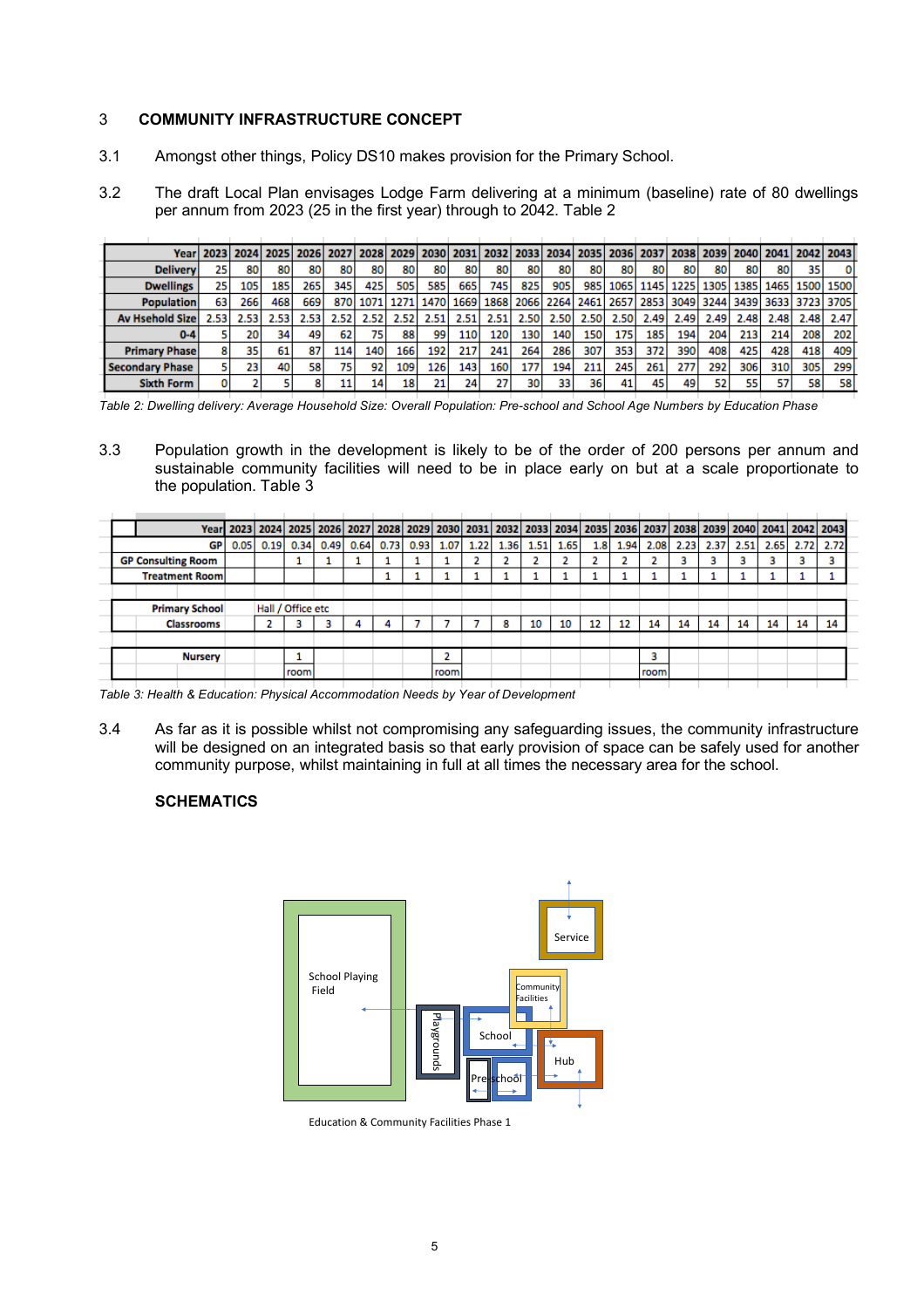

Education & Community Facilities Phase 2





3.5 The Hub is conceived as the physical access to all of the community facilities: pre-school; school; health; information; etc., thus creating a location for social engagement from the outset. It will act as the Social Incubator for the new community: generating social capital.<sup>1</sup>

#### **4 COMMUNITY INFRASTRUCTURE PROVISION (EDUCATION)**

4.1 It is proposed that ultimately the core community facility will be based on circa 3,000m2 of built space on 2.2ha of land.

<sup>&</sup>lt;sup>1</sup> To be a community, it needs to be an amalgamation forming a vibrant, multi-dimensional network. As a new emergent and emerging community, the growing physical infrastructure interacts with the growing population in a variety of ways. The Hub provides the natural heart.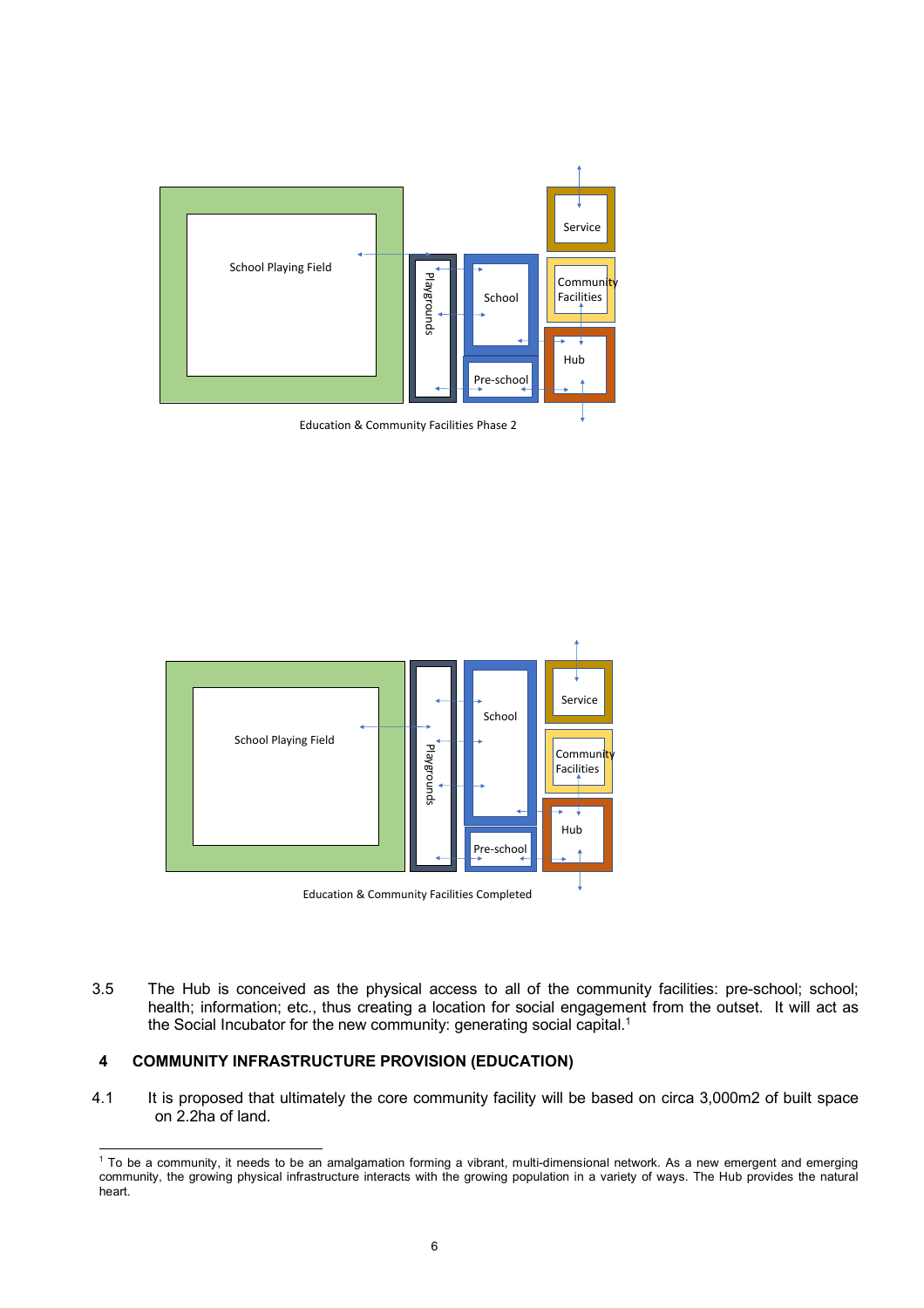4.2 This will allow other community facility providers, for example, public library, if static provision is required (by the County Council), youth outreach, and volunteer run facilities to be located in the community facility area and/or the Hub.

| <b>LODGE FARM</b> |                       |           |               |           |                  |
|-------------------|-----------------------|-----------|---------------|-----------|------------------|
|                   |                       | Site (ha) | Building (m2) |           | Parking          |
|                   | <b>Primary School</b> | 1.84      | 2072          | 40 spaces | 752m2            |
|                   | <b>Medical Centre</b> | 0.085     | 450           | 10 spaces | 265m2            |
|                   | Police Office         | 0.01      | 25            | 2 spaces  | 50 <sub>m2</sub> |
|                   | <b>Community Hub</b>  | 0.025     | 150           | 2 spaces  | 50 <sub>m2</sub> |
|                   | Pre-School            | 0.0845    | 280           | 8 spaces  | 250m2            |
|                   | Float                 | 0.1555    |               |           |                  |
|                   |                       | 2.2       | 2977          |           | 1367             |

4.3 It is hoped that the emerging community will see the opportunities – community café, post sorting office (for receiving undeliverable parcels and packages), etc., all of which can be found space within the community area/hub. It should also allow for community activities and community functions.

#### **5 MATTERS AGREED BETWEEN THE PARTIES**

- 5.1 The description set out in paragraph 2 of this SoCG.
- 5.2 The Rugby Borough Council Planning Obligations SPD March 2012 Section 8 Education amended by such updates to the calculator attached as Appendix 1 and taking into account the scaling impact of a twenty-year delivery at paragraph 2.4, above.

#### **5.3 Education**

- 5.3.1 The Parties agree that the County Council is the Local Authority (for Education and Children's Services) is the strategic planner for schools and school places with a statutory duty to secure sufficiency and diversity of provision for its area.
- 5.3.2 The Parties agree that the County Council has requested:
	- a) the provision of additional places for Early Years Education;
	- b) a site for a primary school;
	- c) the provision of additional primary school places;
	- d) contributions for the provision of additional secondary and sixth form places;
	- e) contributions for the provision of primary school and secondary school special education needs places;
- 5.3.3 The Parties agree that Lodge Farm being delivered over a two decade period needs special measures to ensure a sustainable provision throughout and the shared use of developer provided premises, subject to proper safeguarding, is the correct delivery model.

#### **5.4 Planning Obligations**

5.4.1 The Parties agree that planning obligations will be due provided that they are demonstrably necessary for the development in planning terms, directly related to the Application and fairly and reasonably related in scale and kind to the development – in this case as the development grows.